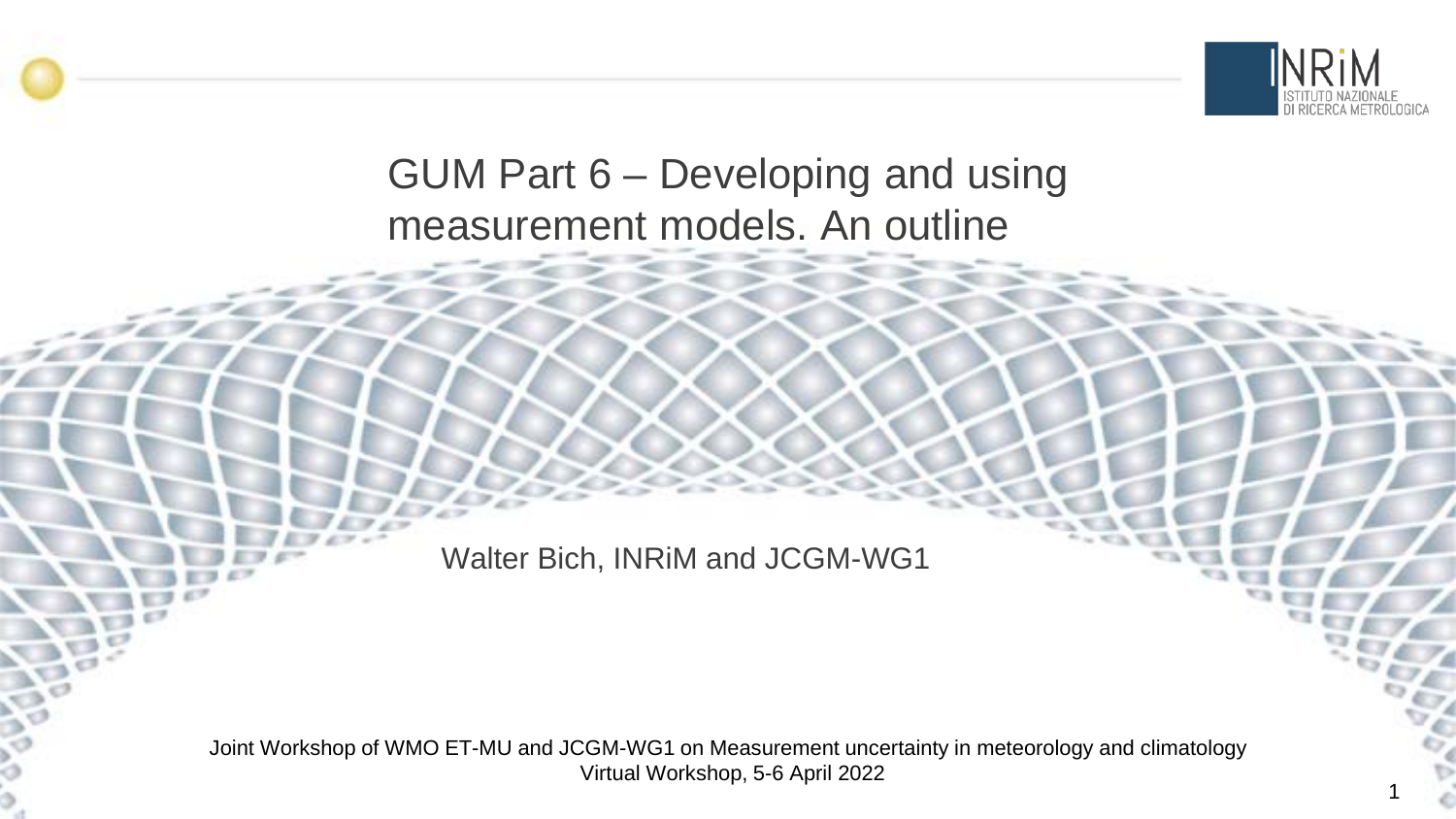#### GUM - The undisputed reference in uncertainty evaluation since 1993



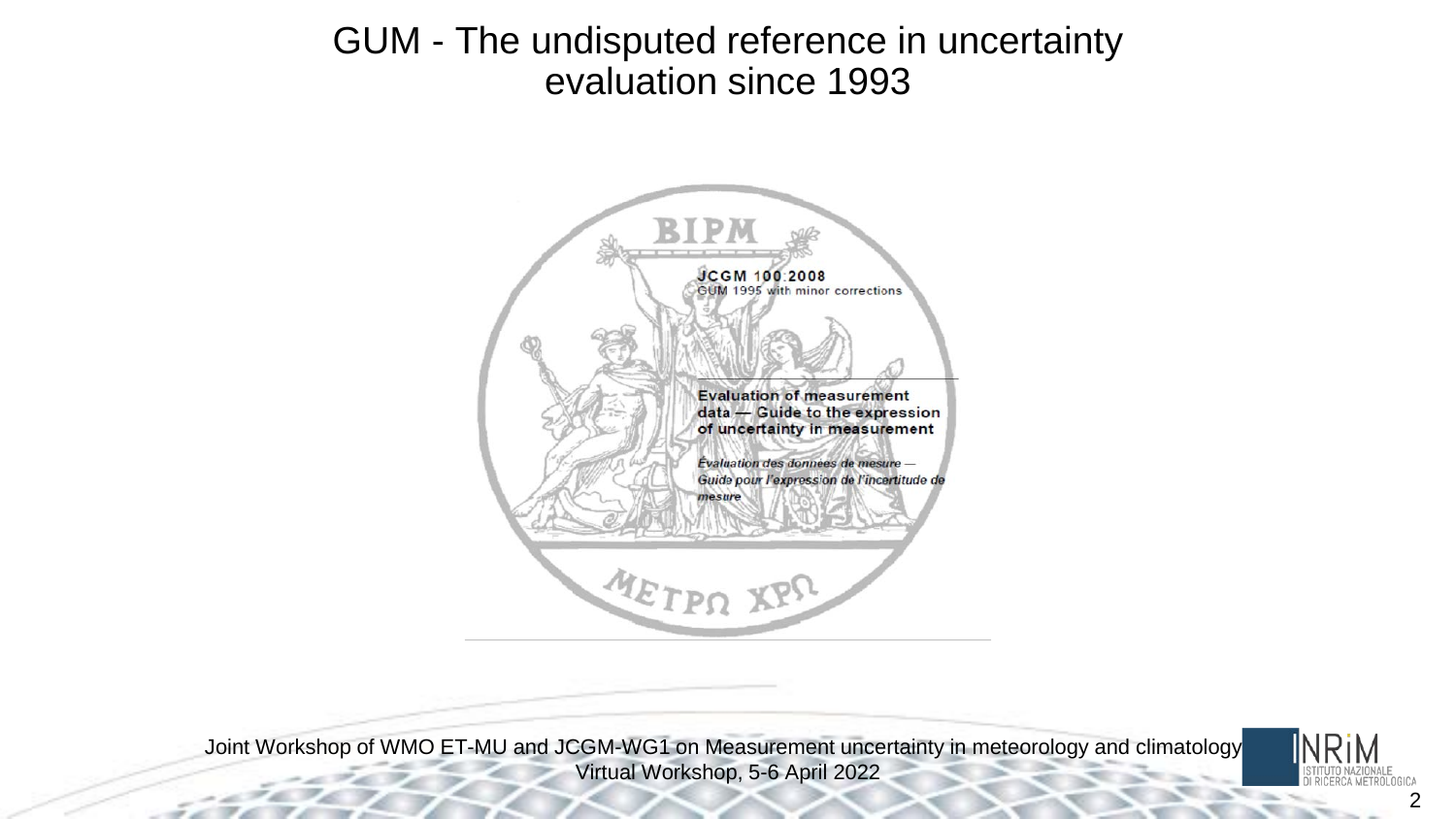#### Joint Committee for Guides in Metrology JCGM, 1997



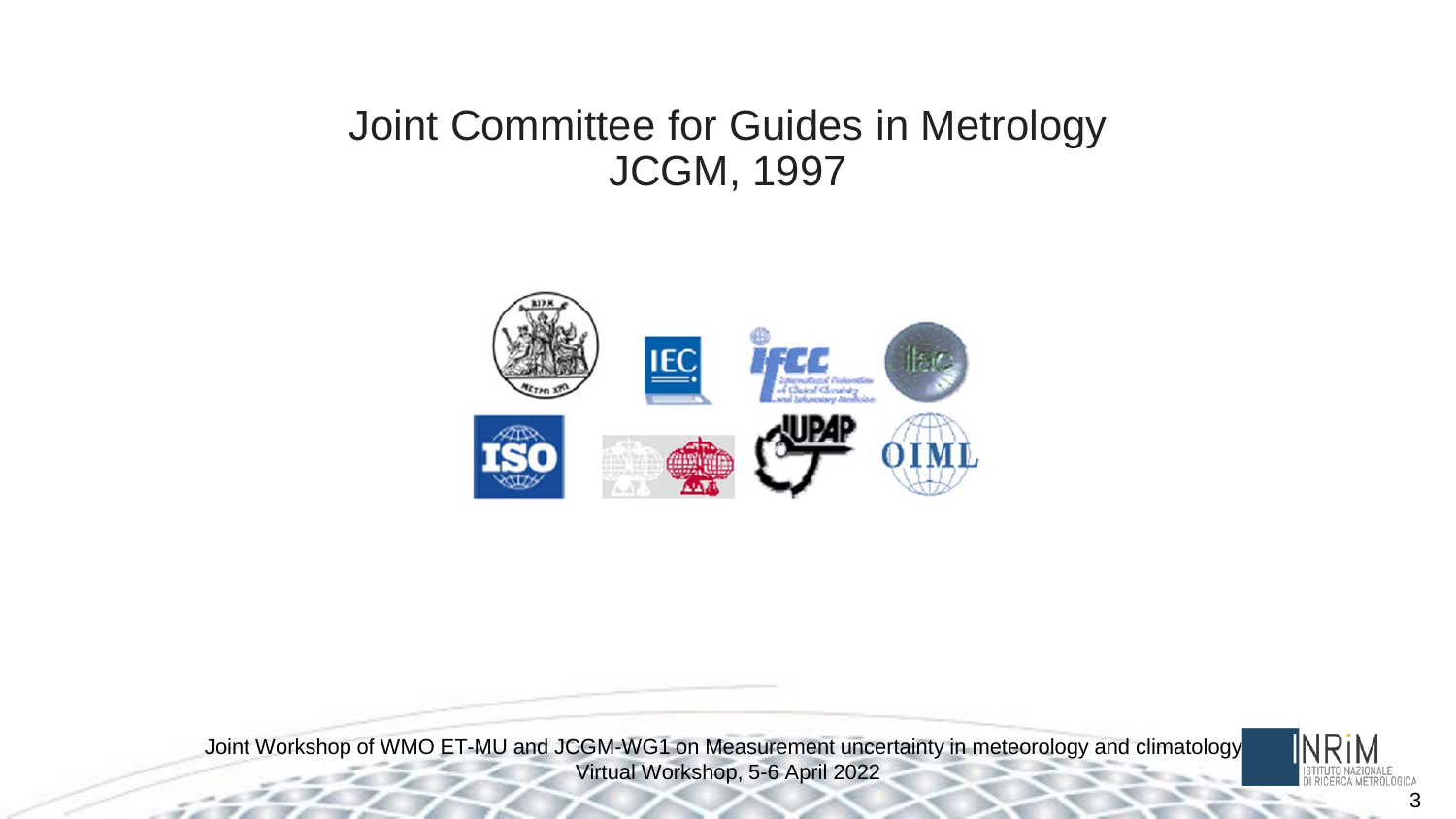#### JCGM-WG1

Working Group 1 (WG1) of the Joint Committee for Guides in Metrology (JCGM) has responsibility for maintaining the Guide to the Expression of Uncertainty in Measurement, which is now used worldwide at all levels of the measurement chain, from NMIs to industry, under the name JCGM 100:2008 (GUM 1995 with minor corrections).

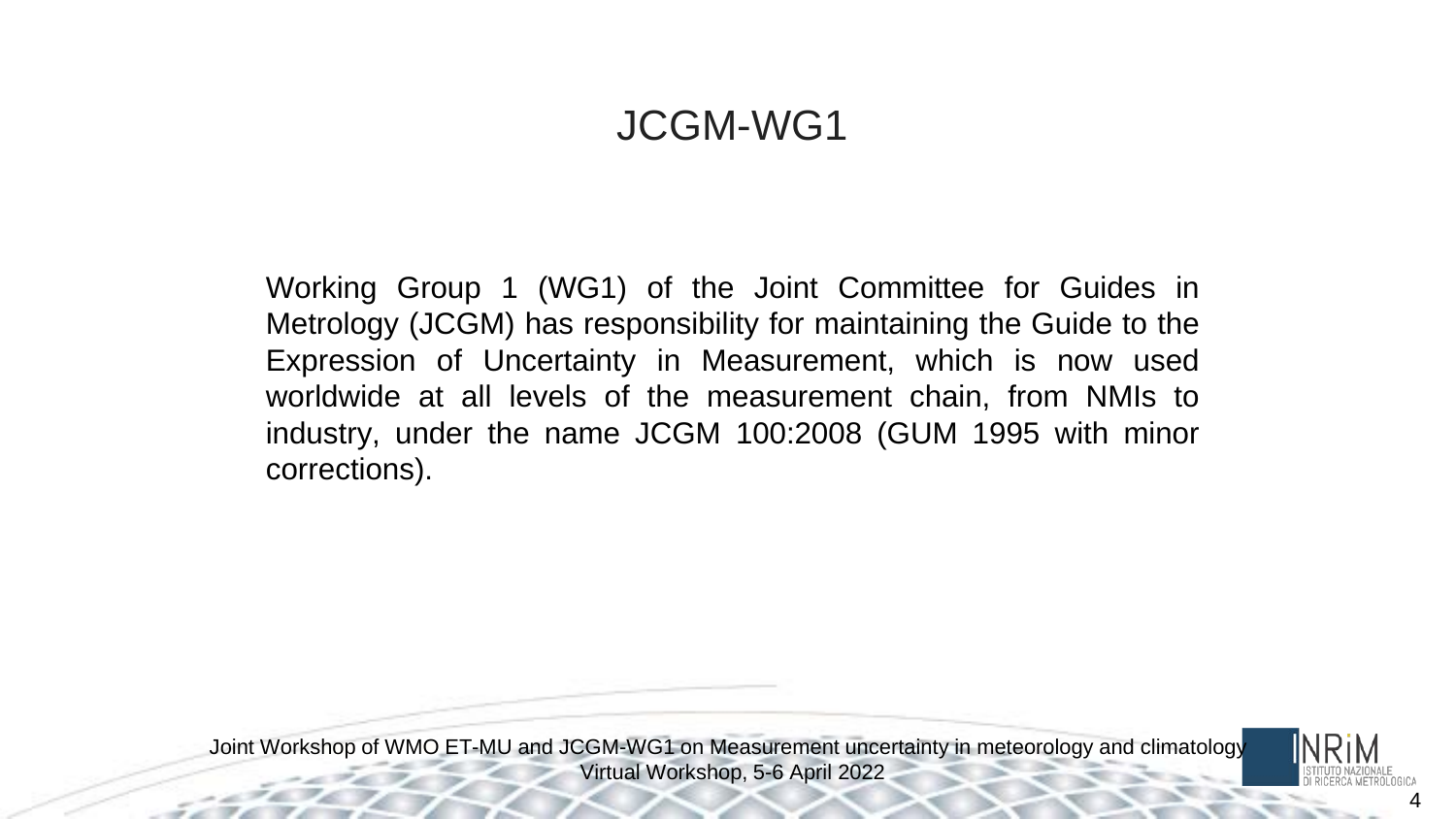#### …and the GUM suite

In addition, the JCGM-WG1 has decided to broaden the scope of the GUM by producing a series of complementary documents to cover some topics of interest in more detail. In this new perspective, JCGM100:2008 and the entire series of complementary documents are part of the GUM, which encompasses the whole suite of documents.

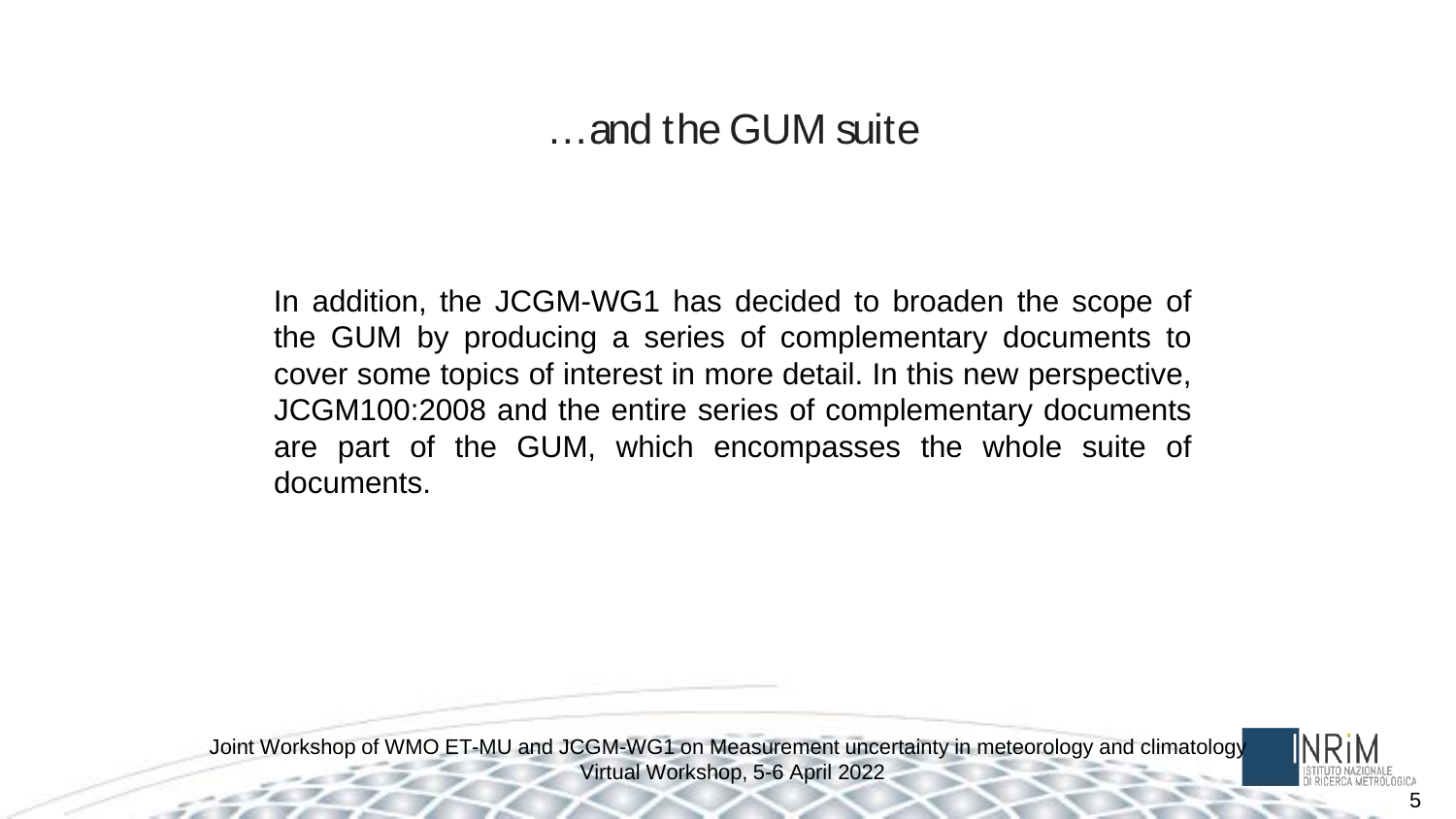# The GUM suite

JCGM GUM-X:2020 Guide to the expression of uncertainty in measurement – Part X: Title

Part 1: Introduction (in preparation, based on JCGM 104:2009)

Part 2: Principles and concepts (in preparation)

Part 3: Legacy (the current JCGM 100:2008)

Part 4: Conformity assessment (the current JCGM 106:2012)

Part 5: Examples (in preparation)

**Part 6: Developing and using measurement models (just published)** Part 7: Monte Carlo (the current JCGM 101:2008, revision just started) Part 8: Multivariate (the current JCGM 102:2011, revision just started) Part 9: Inter-Laboratory Studies (in preparation) Part 10: Least-squared methods (planned)

Part 11: Bayesian methods (planned)

... This way of numbering will enable harmonisation with the ISO/IEC version of the documents (a source of confusion so far)

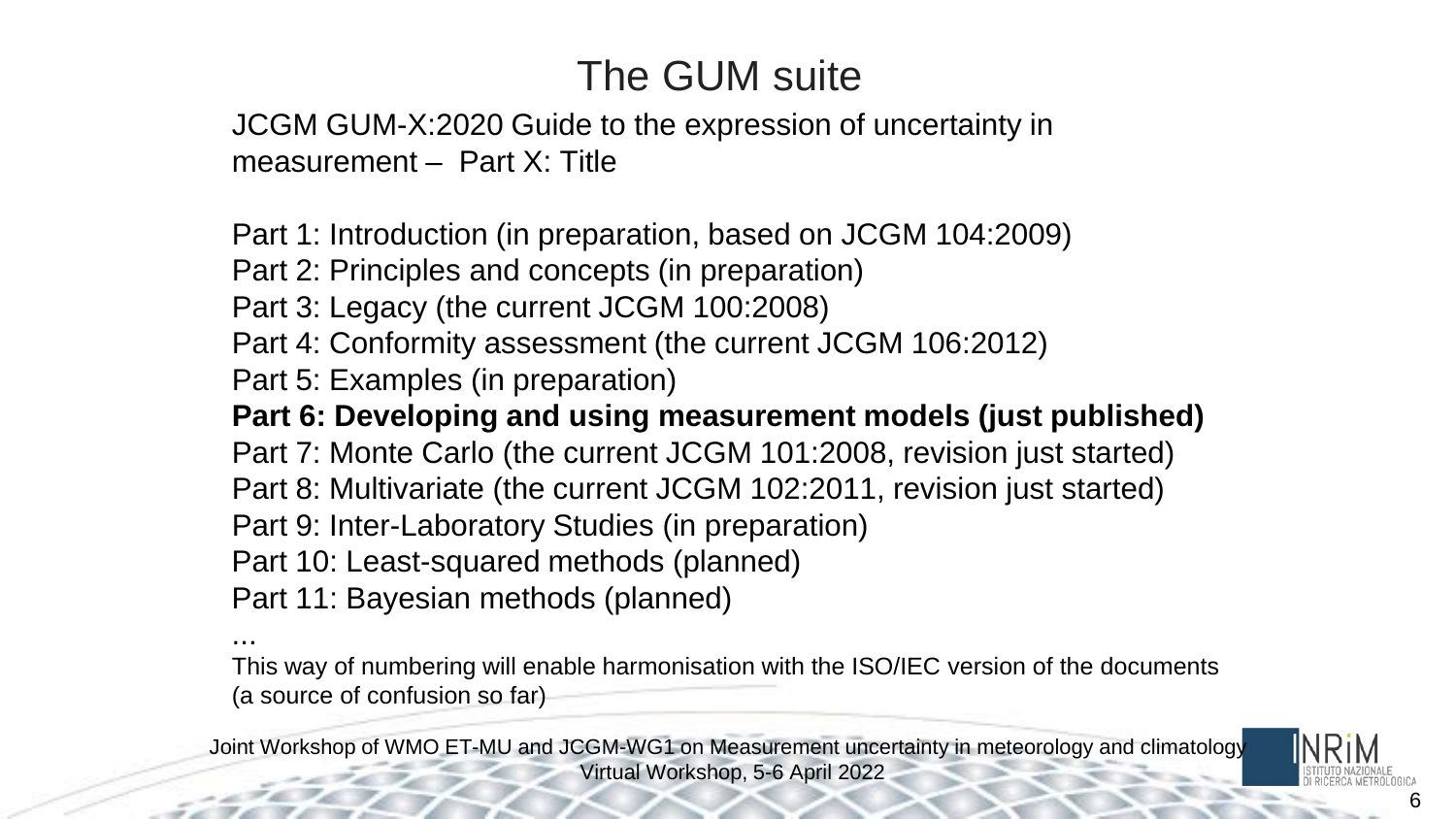

First edition 2020

C JCGM 2020

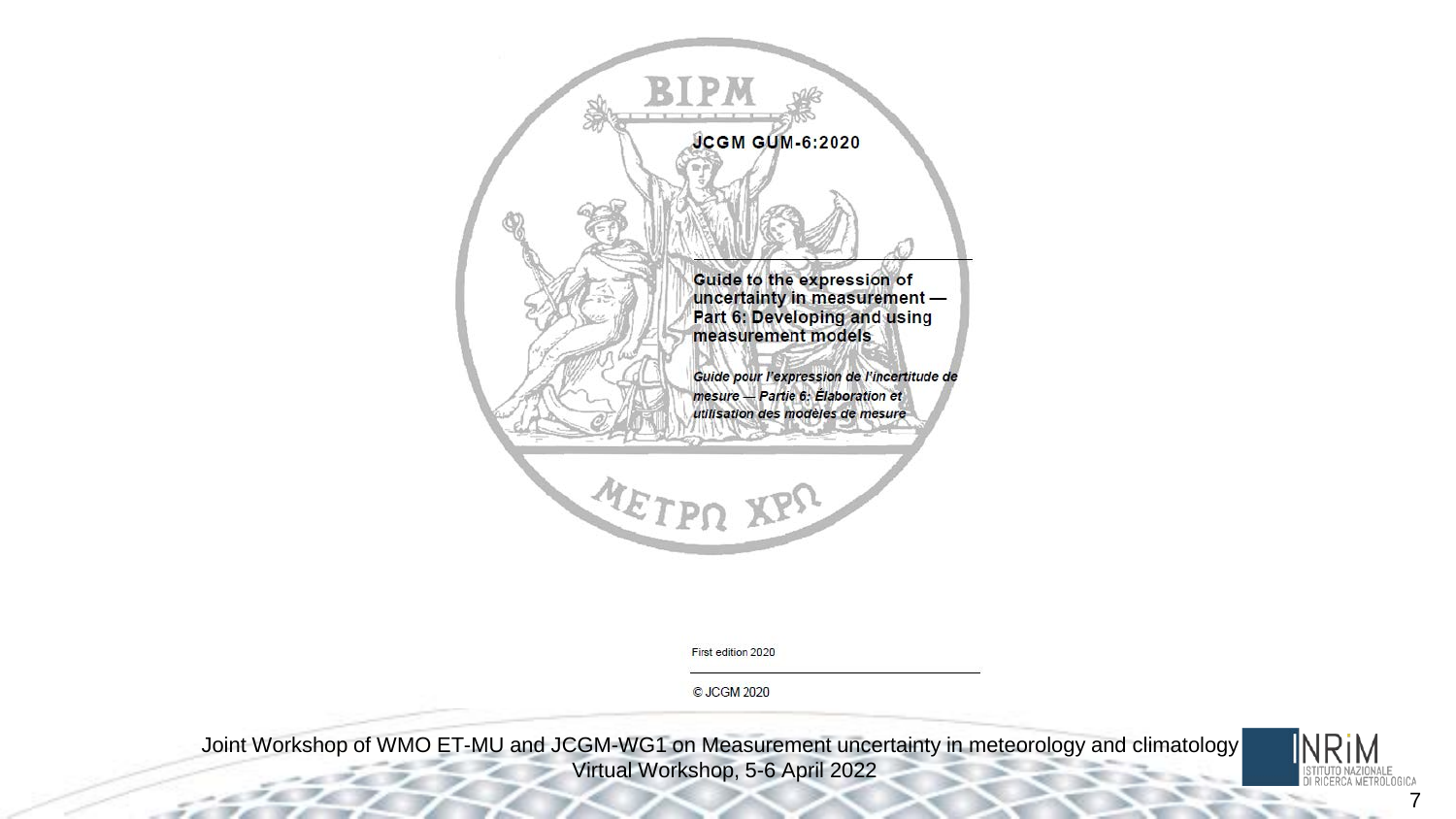### General considerations

Although the development of a measurement model crucially depends on the nature of the measurement, some generic guidance on aspects of modelling is possible

Following the introduction in 1993 of the Guide to the expression of uncertainty in measurement, …, the practice of uncertainty evaluation has broadened to use a wider variety of models and methods. To reflect this, this Guide includes an introduction to statistical models for measurement modelling (clause 11) and additional guidance on modelling random variation in Annex C.

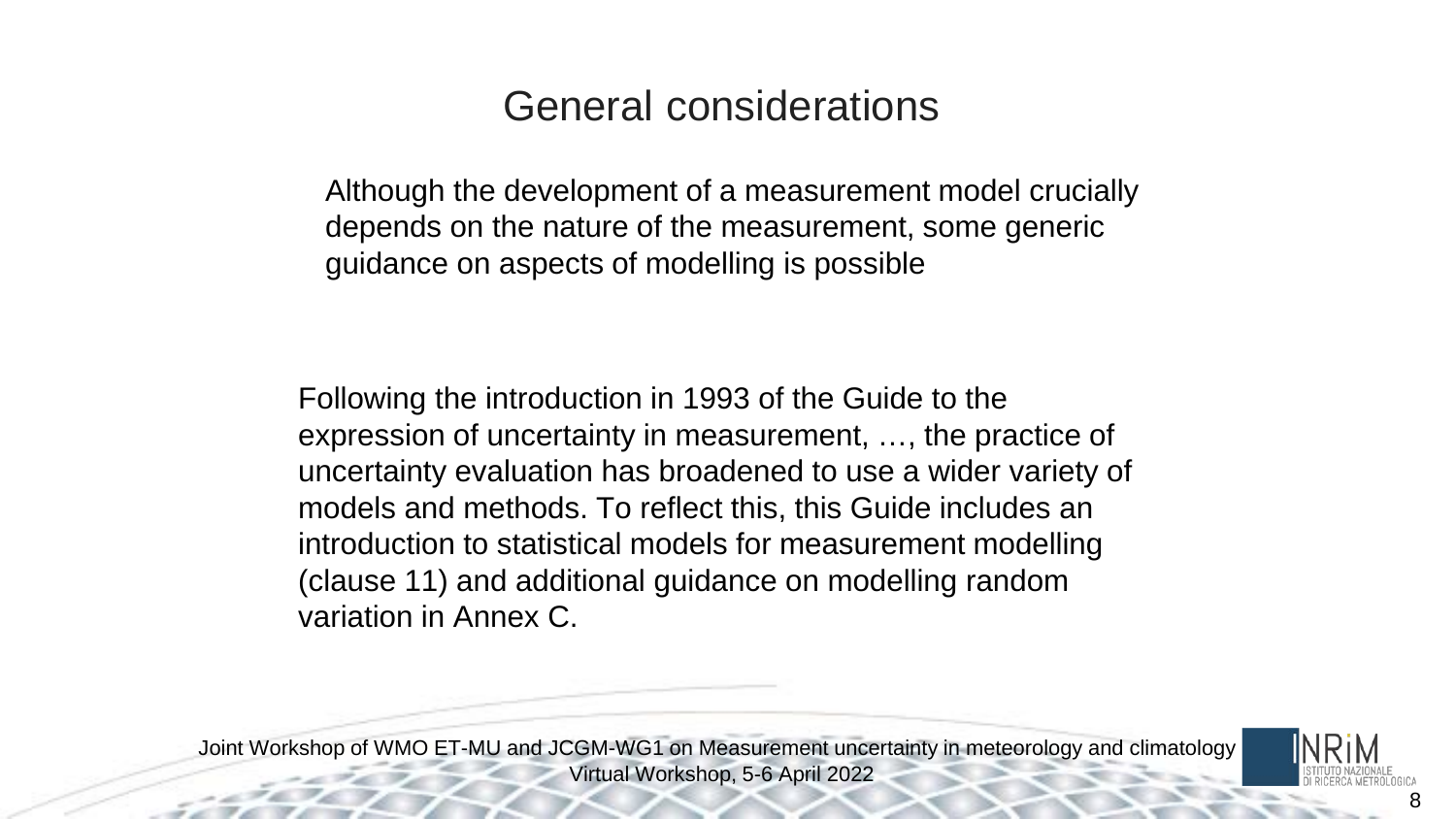### Scope

This document provides guidance on developing and using a measurement model and also covers the assessment of the adequacy of a measurement model. The document is of particular interest to developers of measurement procedures, working instructions and documentary standards.

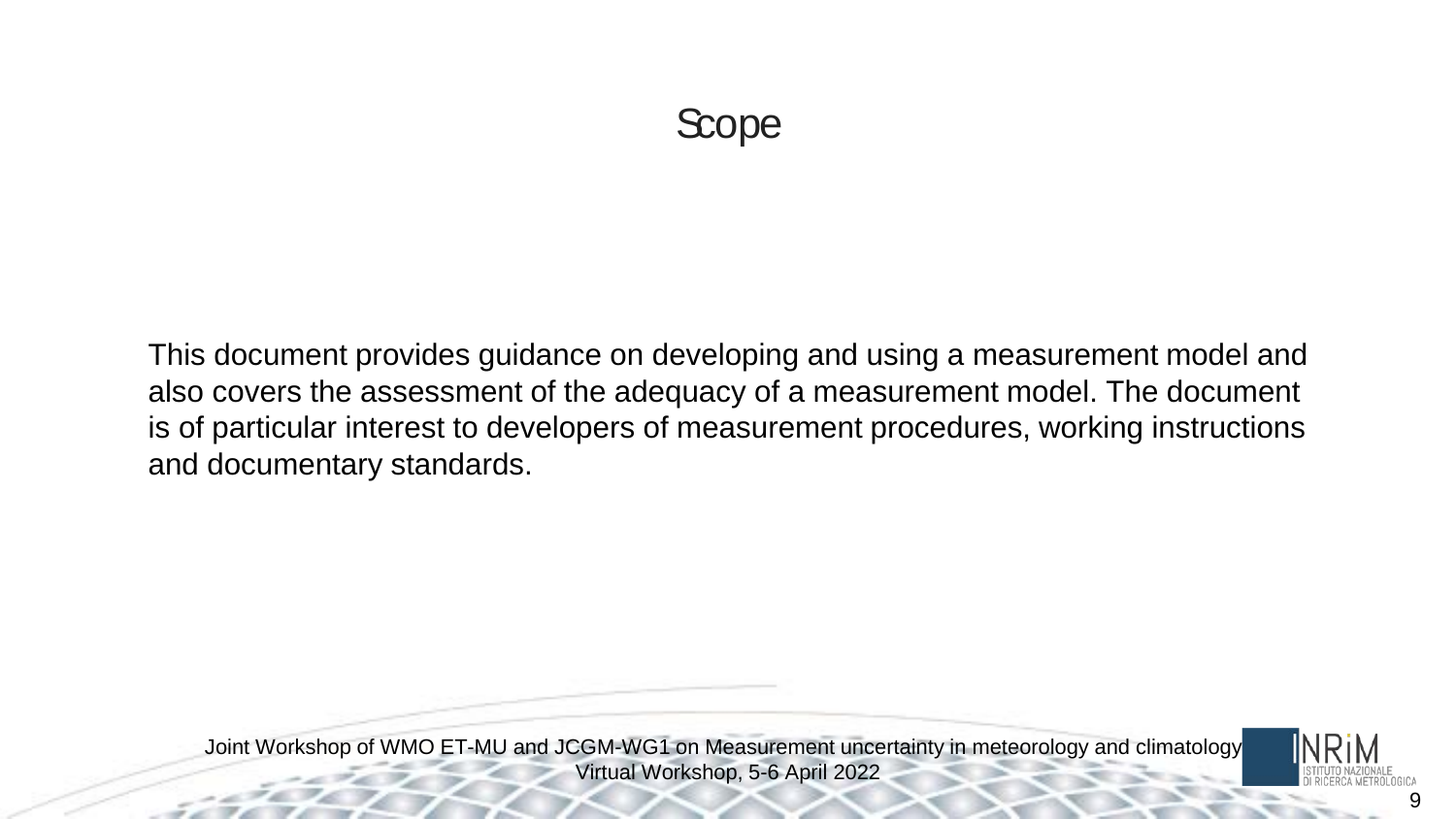#### Measurement model

Many measurements are modelled by a real functional relationship *f* between *N* real-valued input quantities  $X_1, \ldots, X_N$  and a single real-valued output quantity (or measurand) *Y,* for example, in the case of the mass of a sphere

$$
m = \frac{\pi}{6} d^3 \rho
$$

Thus, an algebraic relationship among physical quantities

But also…

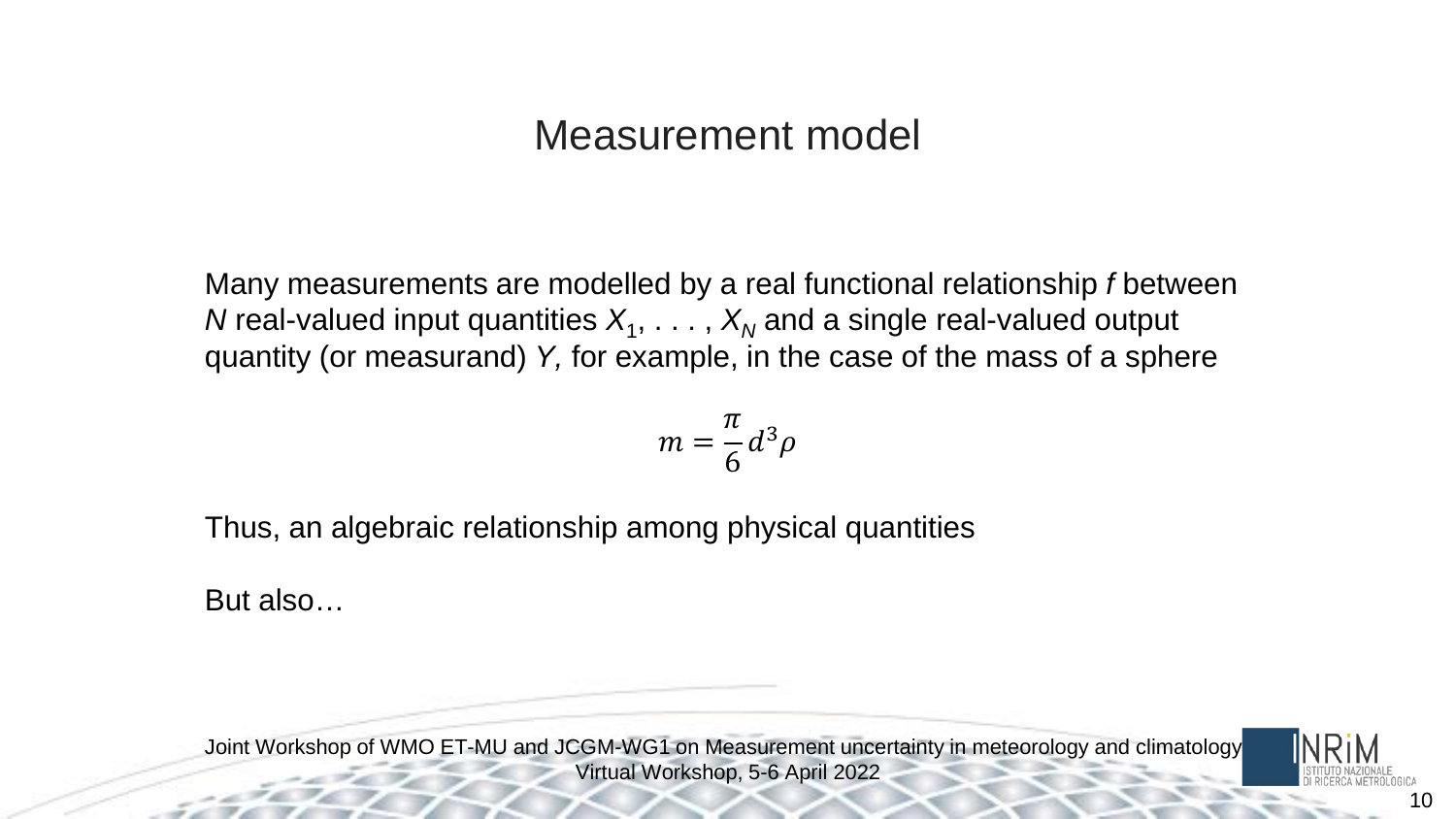### Measurement model

The measurement model is a mathematical relationship among quantities, and as such it is subject to the rules of quantity calculus [20].

The same symbols used for the quantities are also used for the corresponding *random variables* …, whose *probability distributions* … describe the available knowledge about the quantities.

Therefore, the measurement model can also be considered to be a model involving random variables, **subject to the rules of mathematical statistics**.

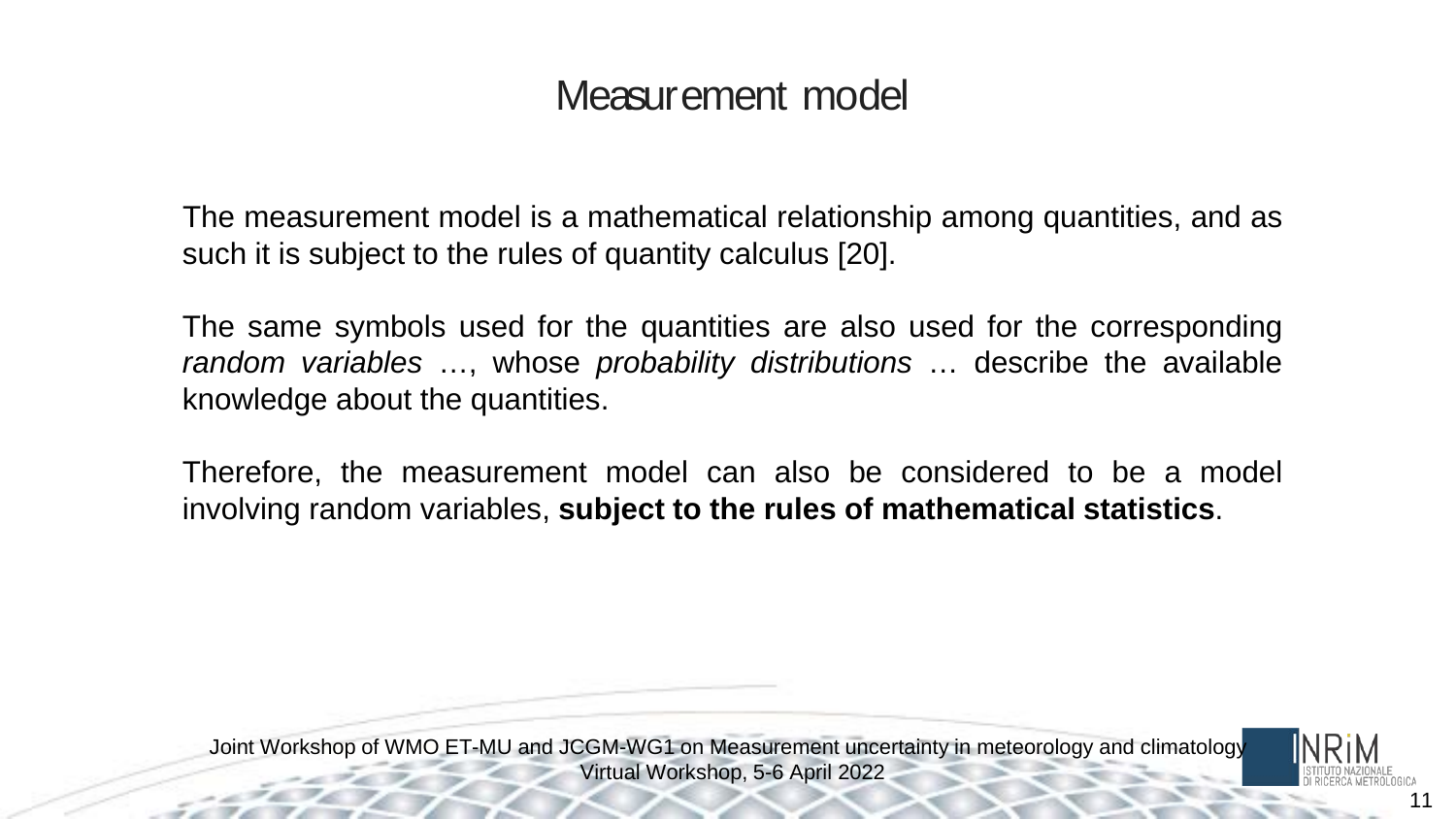## Building a model

a) Select and specify the measurand

b) Model the measurement principle, thus providing a basic model for this

purpose, choosing an appropriate mathematical form

- c) Identify effects involved in the measurement
- d) Extend the basic model as necessary to include terms accounting for these effects

e) Assess the resulting measurement model for adequacy

For each stage a) to e), a specific clause

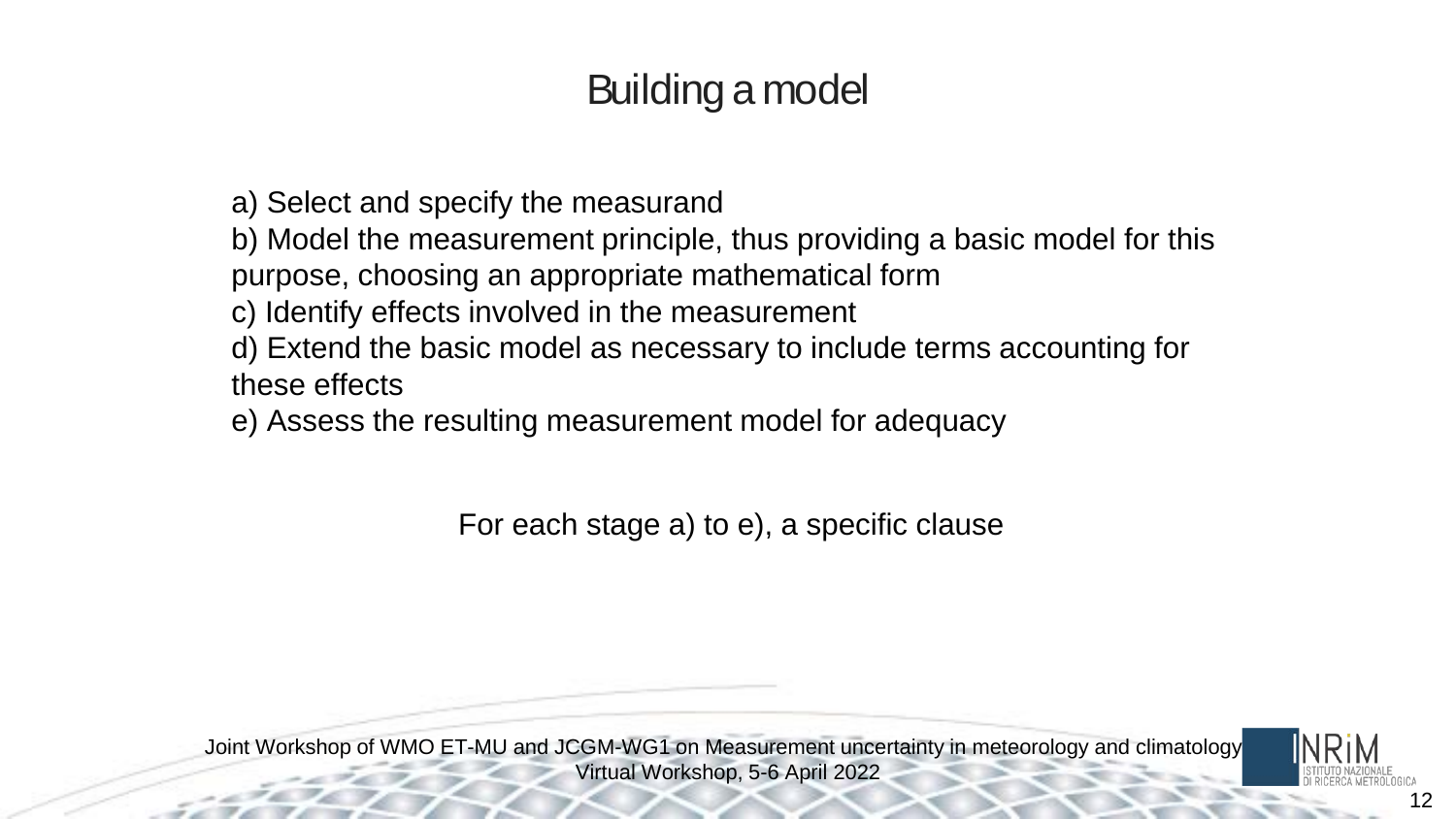#### **Measurand**



Minimum circumscribed circle (left, blue) and maximum inscribed circle (right, red)

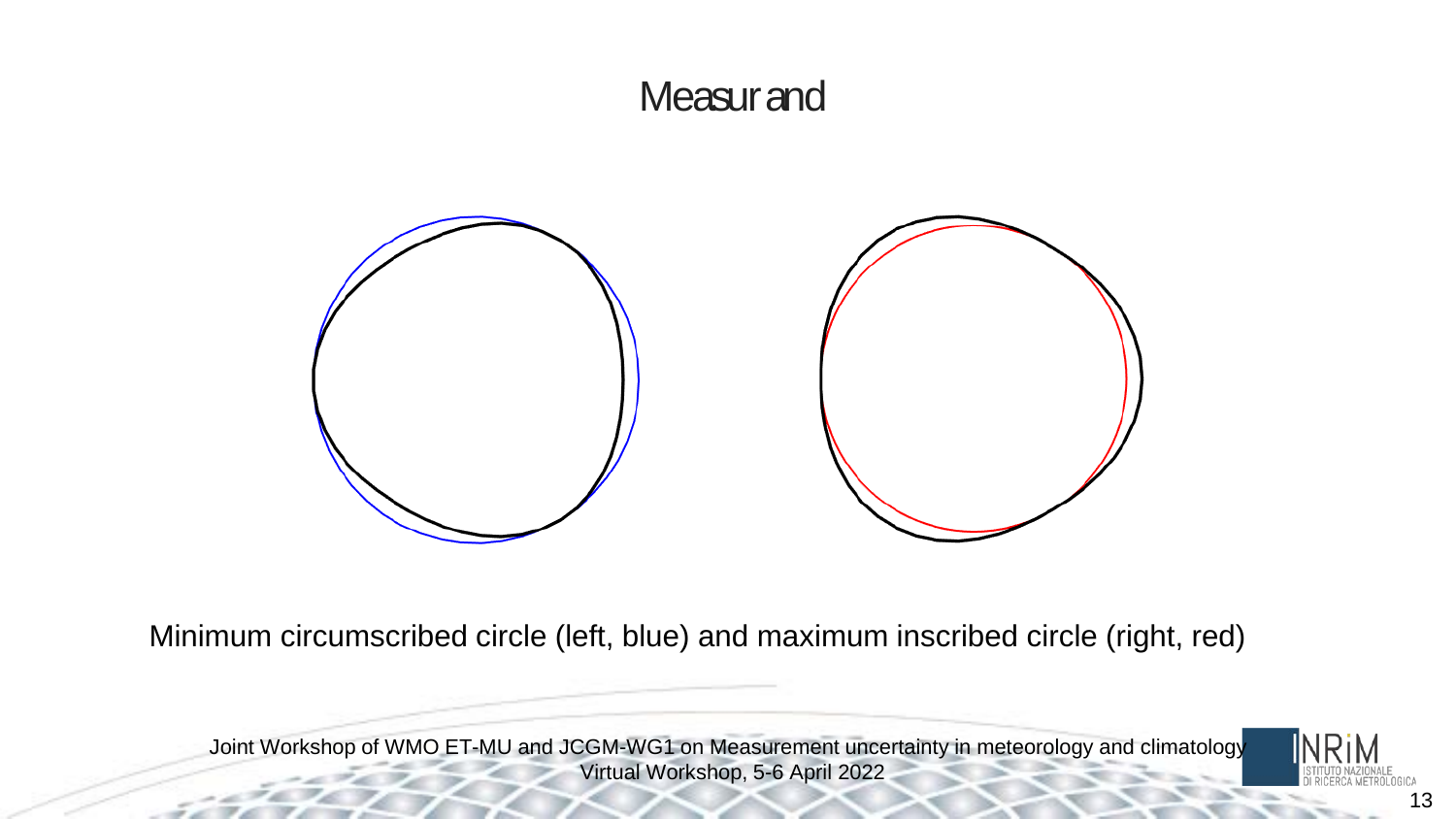### Modelling the measurement principle

Theoretical, empirical and hybrid models

Avogadro constant determined by XRCD:  $N_{\rm A}=\frac{8V}{a_{\rm A}^3}$  $a_0^3$ <u>M</u>  $\boldsymbol{m}$ 

Callendar-Van Dusen eq. for PRTs:  $R(t) = R_0(1 + At + Bt^2)$   $0 °C \le t \le 800 °C$ 

Spectral irradiance of a lamp

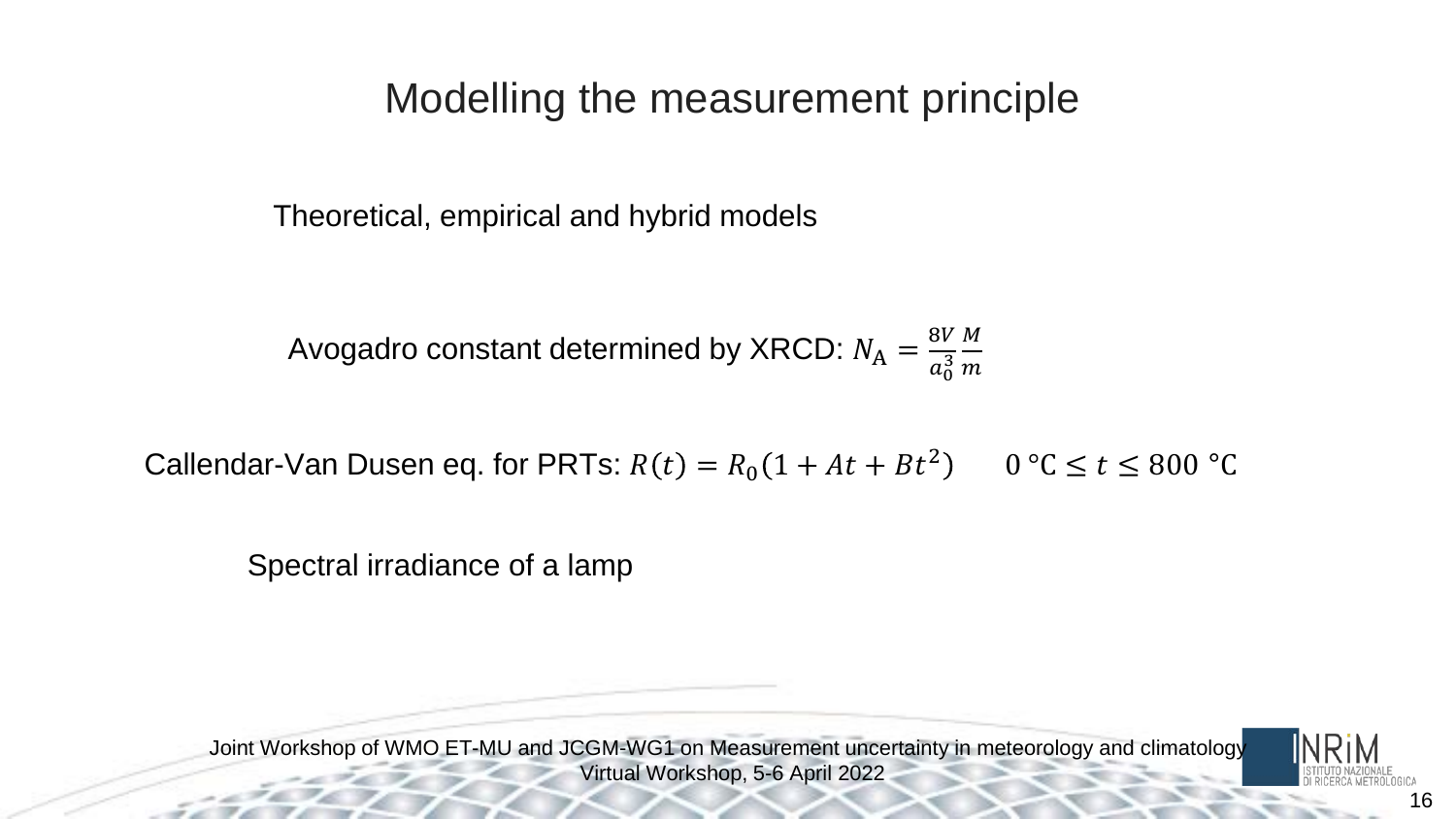#### Differential equations

SIR models for influenza viruses (**S**usceptible, **I**nfectious, **R**ecovered)







17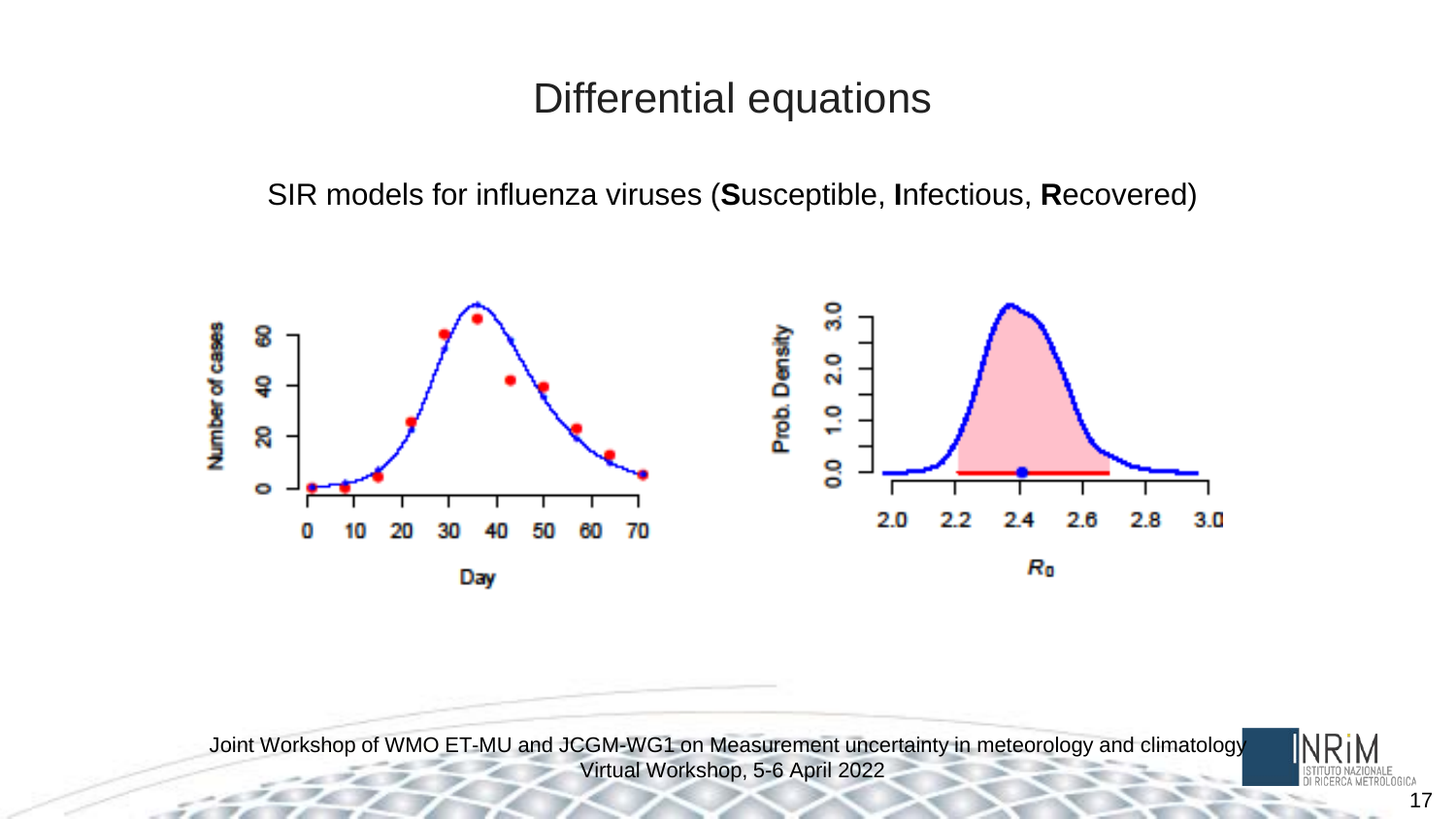### Choosing the form of the measurement model

The same measurement principle can give rise to different models. Therefore, the experimenter is often faced with the need to choose a suitable form for the model from various possible forms.

Various situations are discussed and examples given (change of coordinates, change of variables, different representation of polynomial functions…)

Great attention is given to the potential loss of numerical accuracy due to using formulae or algorithms that are not suitable to the task

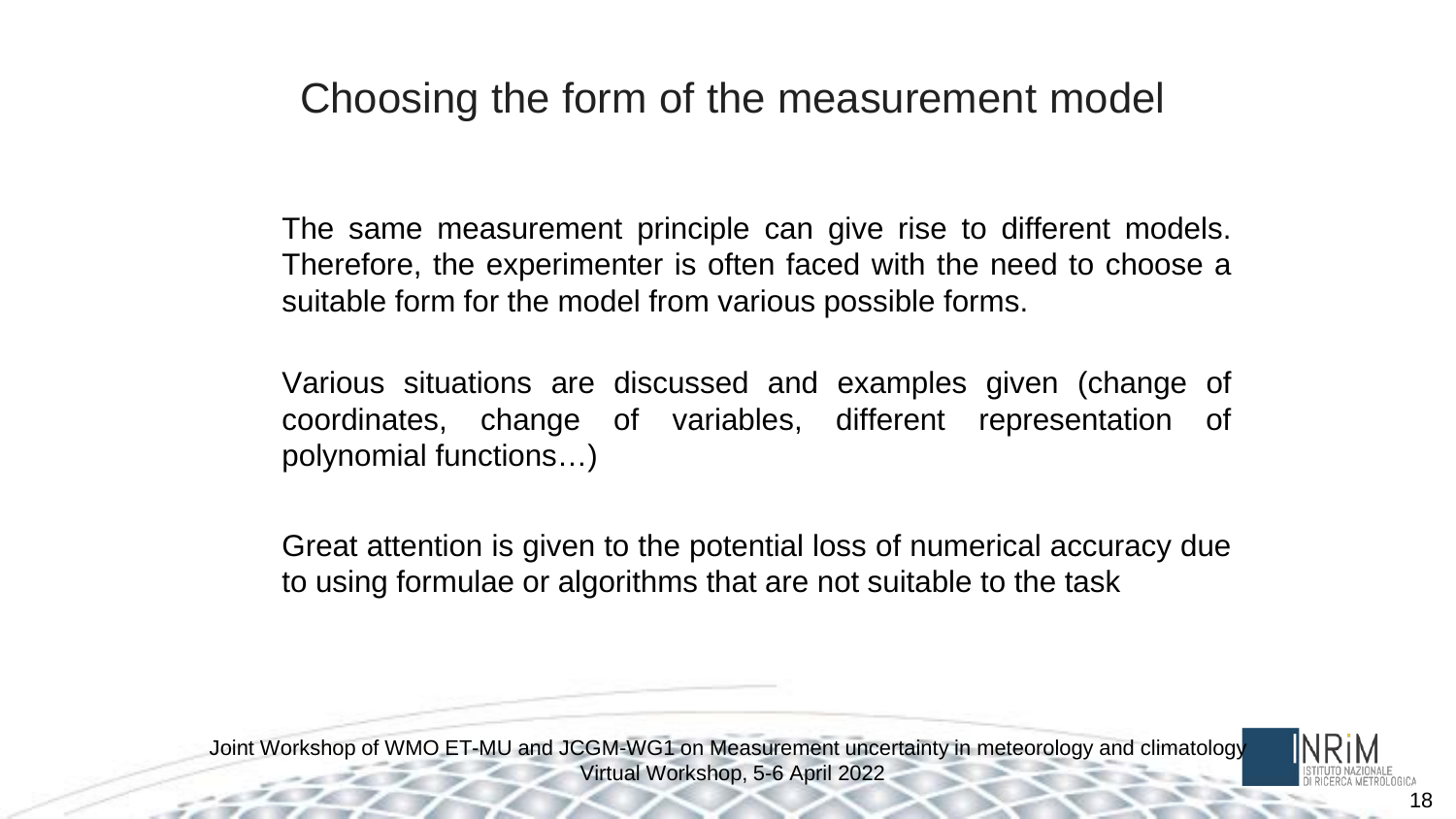### Re-parametrisation

Re-parametrization of a measurement model is the use of a different set of parameters that depend in some manner on the original parameters. For unchanged values of the input quantities the values of the output quantities are unchanged following re-parametrization.

However:

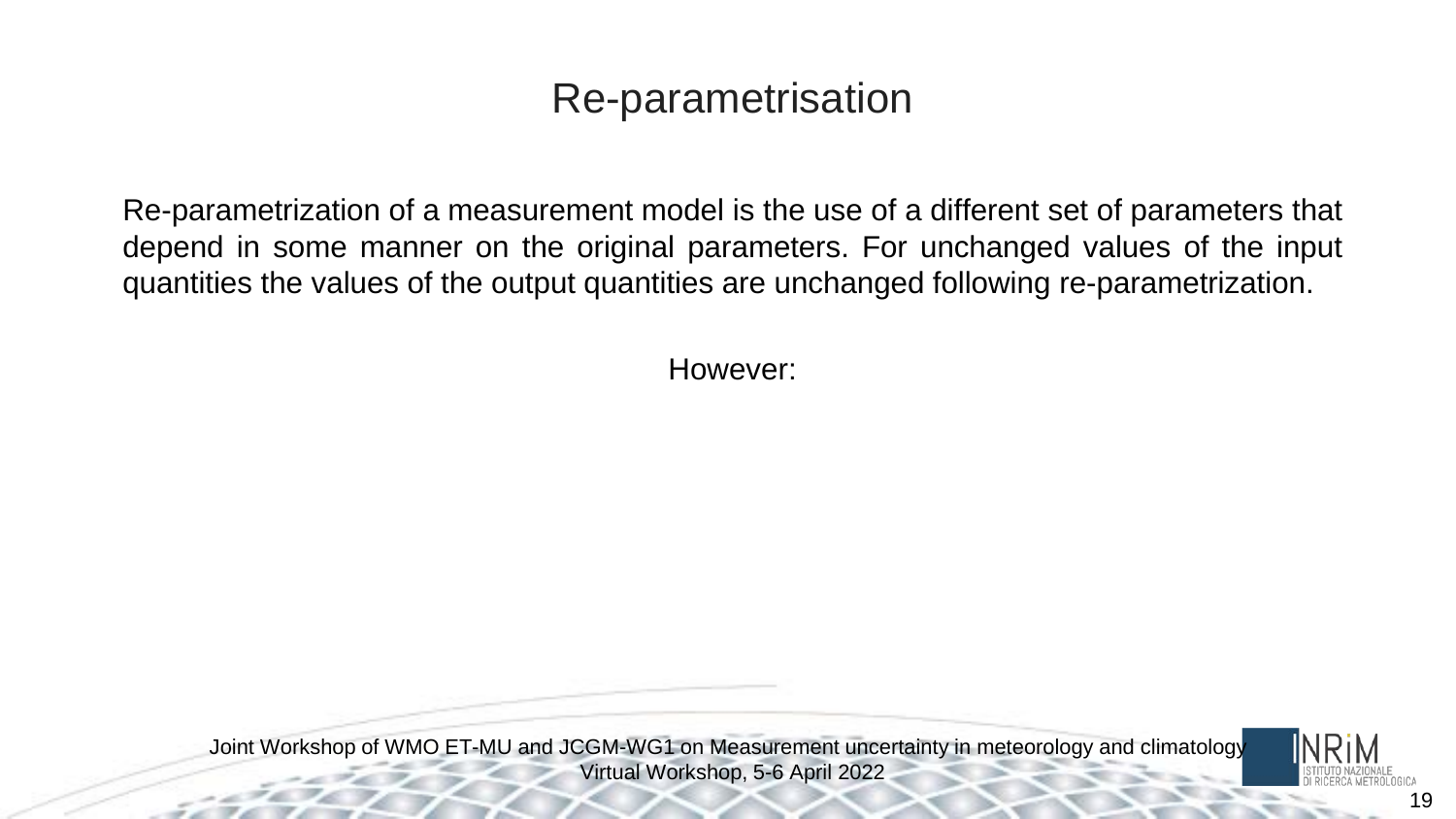### Impact on uncertainties

In general, it is not recommended to perform uncertainty calculations using logarithmic quantities in, for example, dB. Logarithmic quantities should be converted to the equivalent linear format before performing uncertainty calculations.

For uncertainty propagation, not all algebraically equivalent models behave necessarily in the same way because they are not equivalent statistically. An algebraic transformation should be accompanied by a corresponding statistical transformation to ensure the integrity of the results. An example is given.

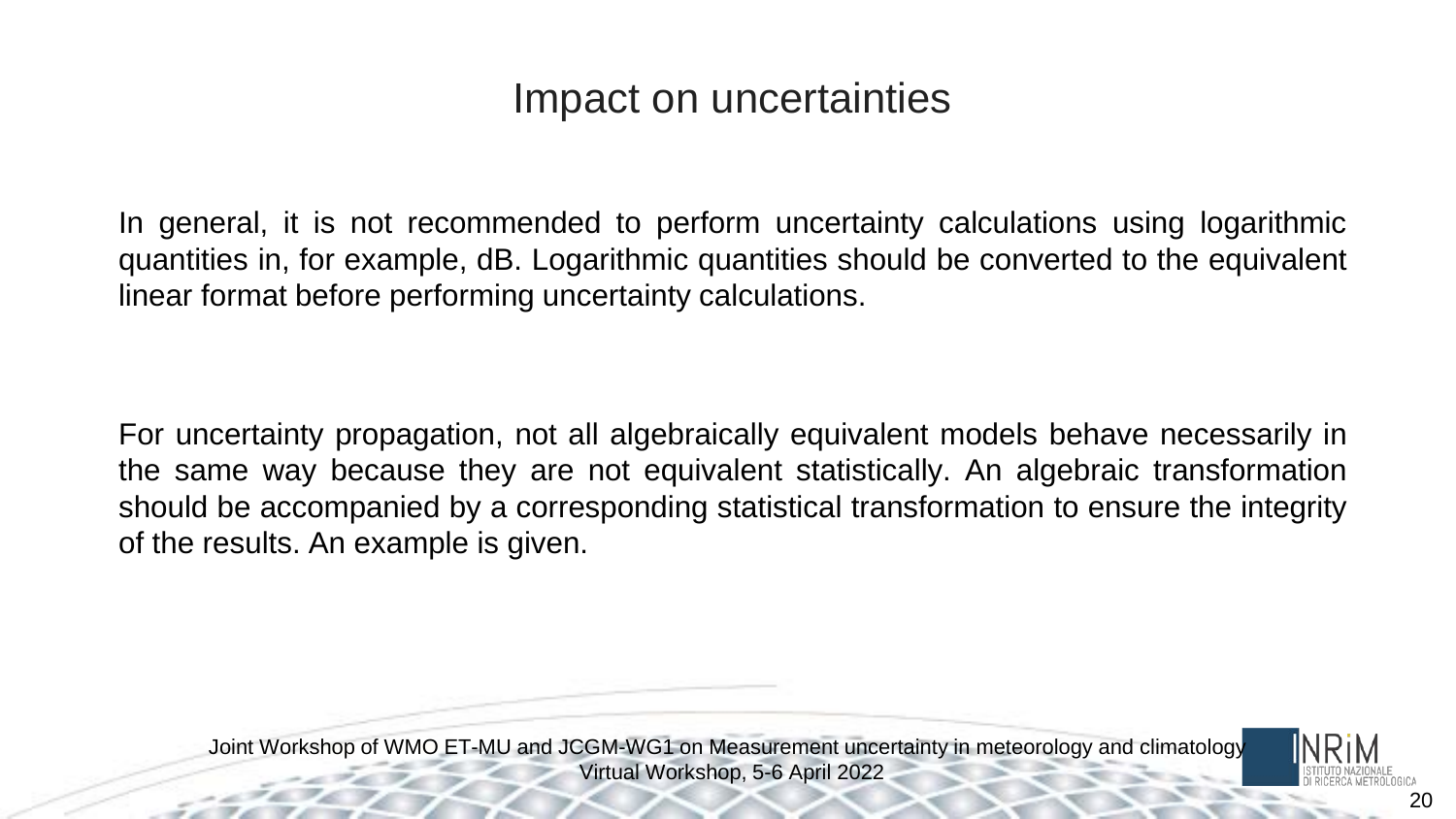# Multi-stage models

- Directly connected with the concepts of dissemination and traceability
- Large number of cases in metrology
- Key case of calibration
- Often, correlations « propagating » through the various stages
- Example given

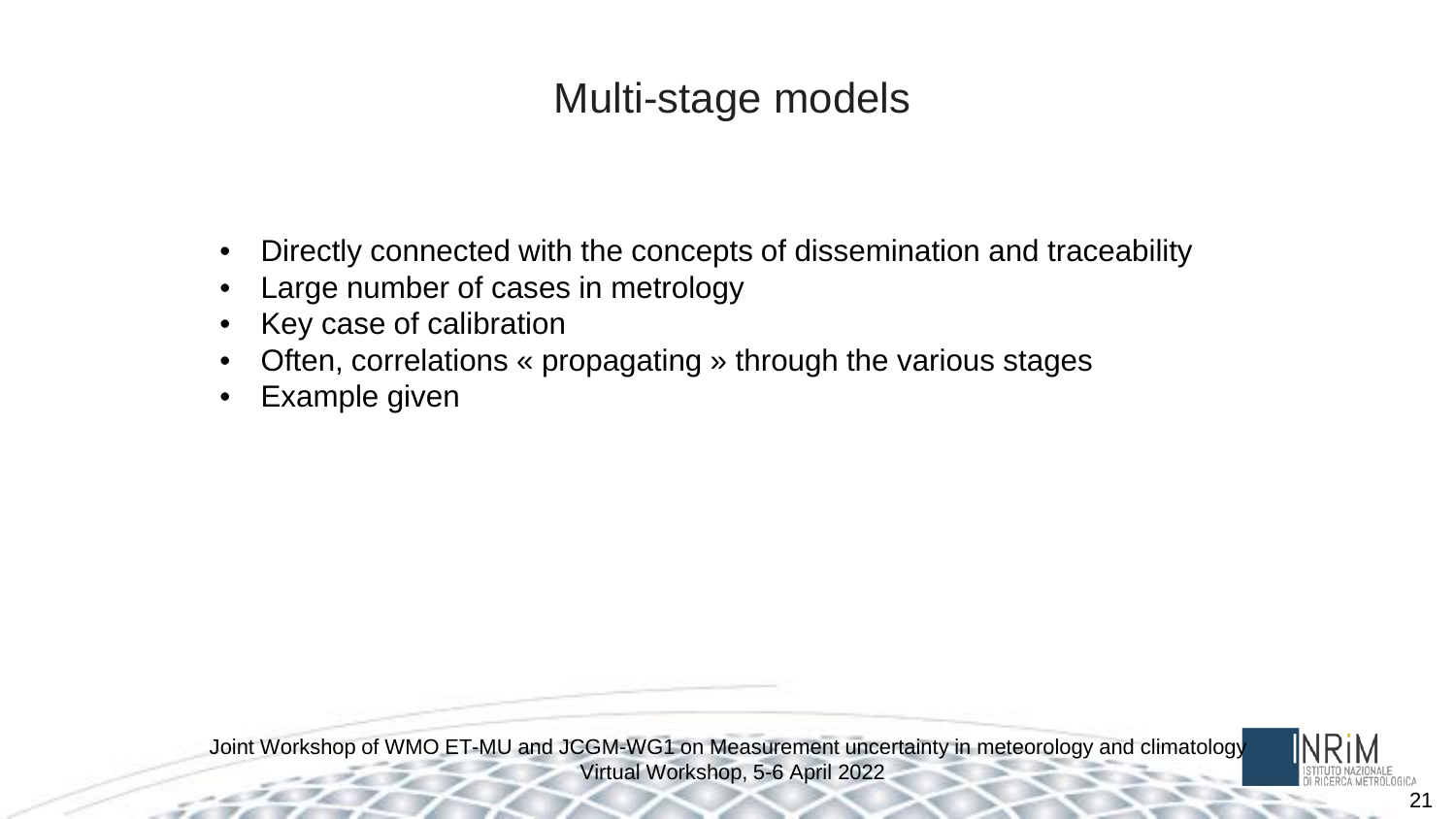# Extending the basic model

The basic model describing the measurement principle holds in ideal conditions. That model should usually be extended to cover effects arising in the practical implementation of the measurement.

Well-understood effects: corrections or correction factors included in the basic model

Poorly understood effects: values typically unknown, contribution to the uncertainty often determined using top-down techniques and in general prior knowledge

Shared effects: induce correlations, multi-stage models often used

Time-dependent effects: drift

Examples given

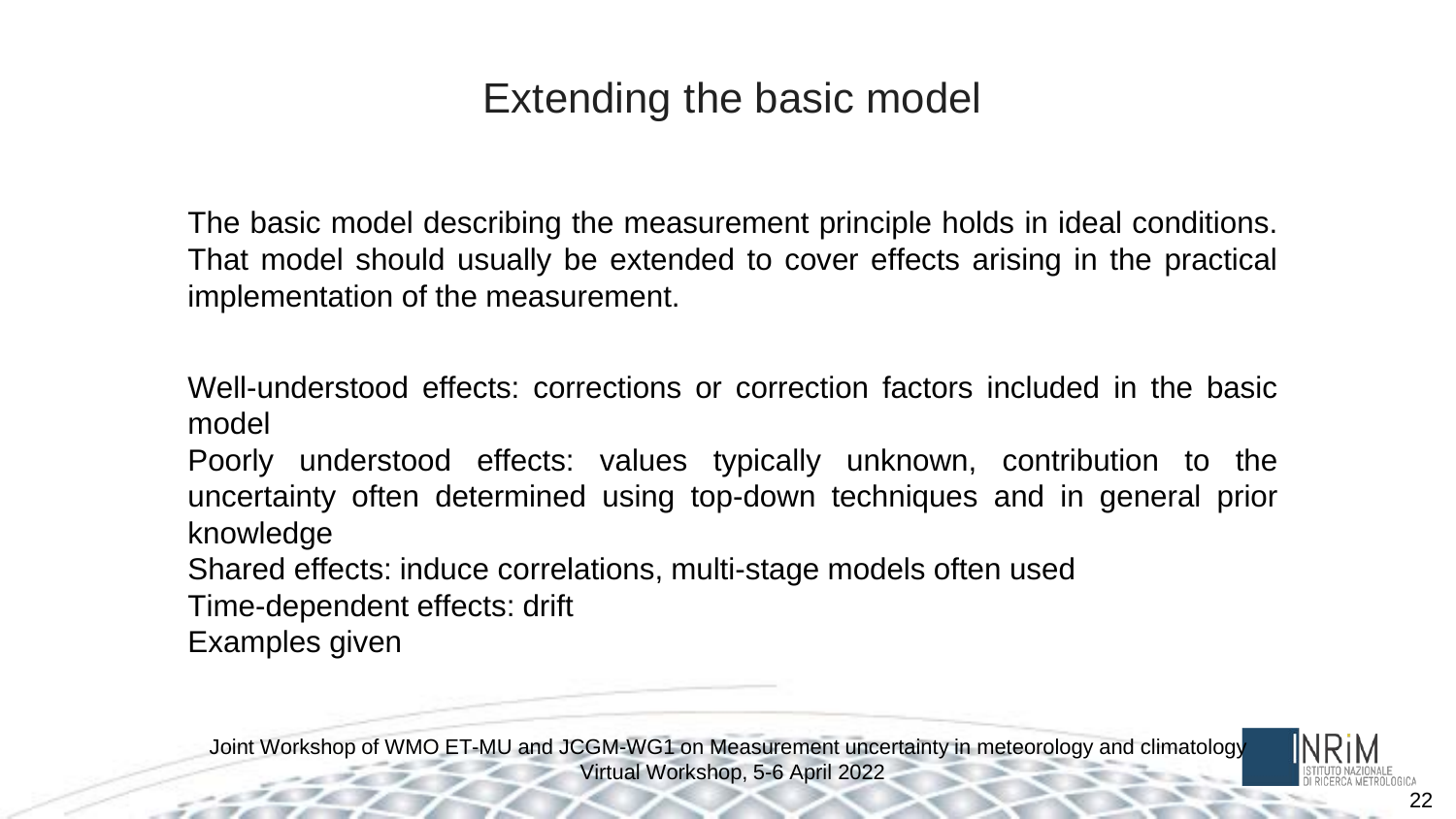# Statistical models

Calibration and analysis (errors-in-variables regression) Homogeneity studies (ANOVA, Snedecor-Fisher…) Adjustment of redundant observations (least squares…) Time series (ARIMA) Bayesian models (Bayes-Laplace rule, MCMC) Model selection, model uncertainty and model averaging (AIC, BIC, QQ Plots…)

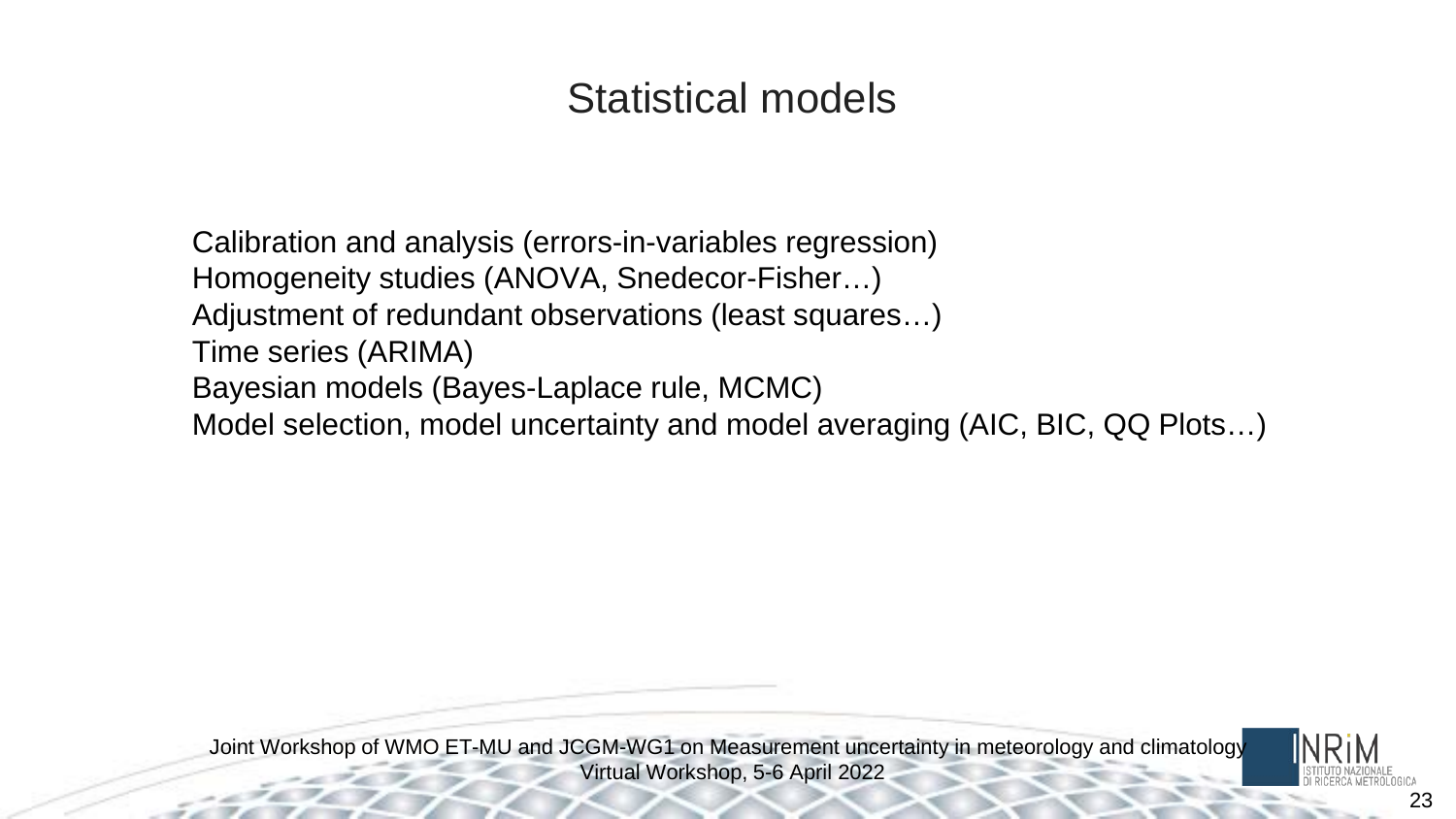### Assessing the model accuracy

Inter-laboratory comparisons Reference data Thorough inspection Scientific literature

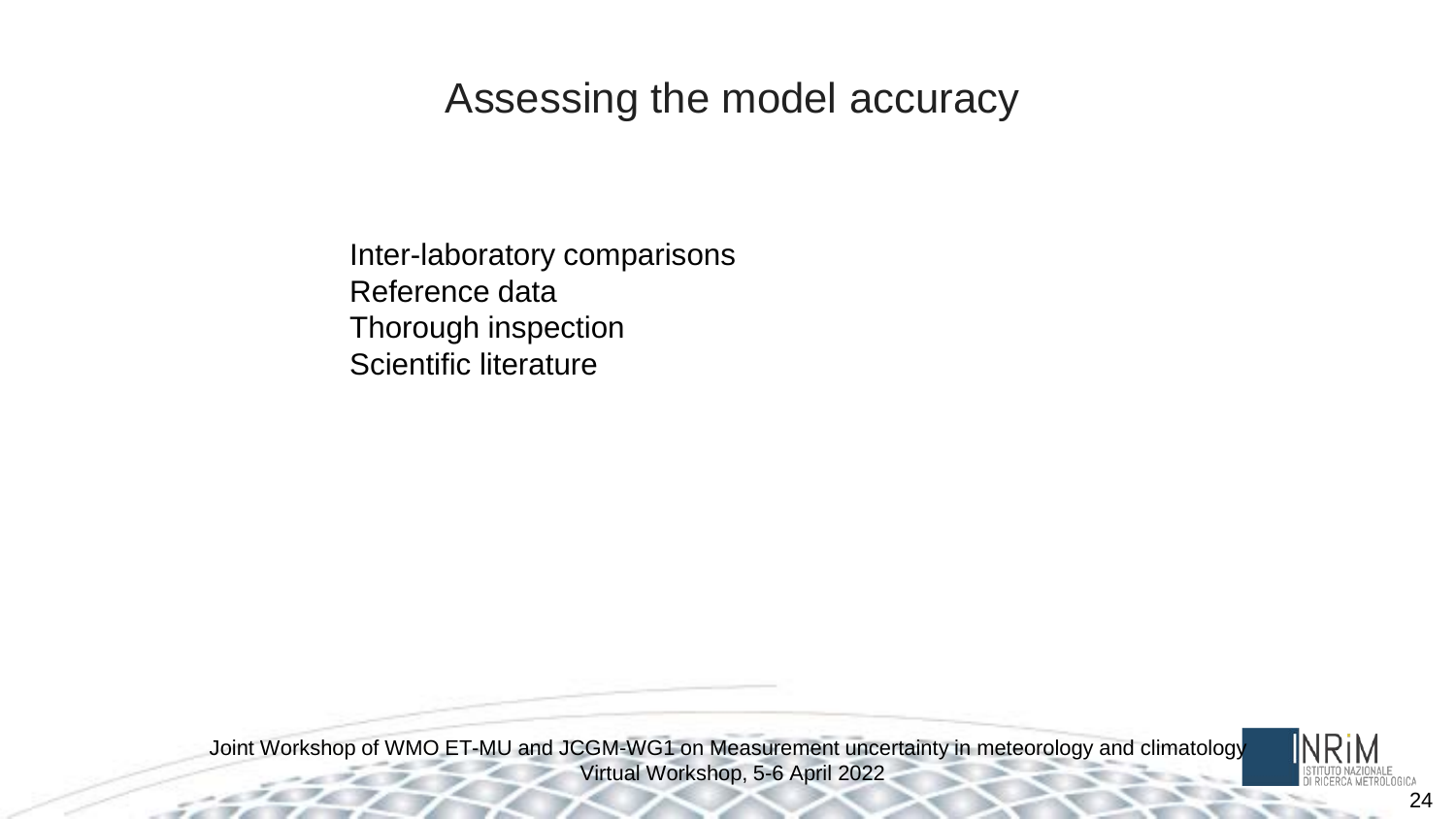## Using the model

Care in:

using the Gauss formula for highly nonlinear models, or highly asimmetric distributions, or large input uncertainties Using a model beyond the range for which it has been validated (extrapolation)

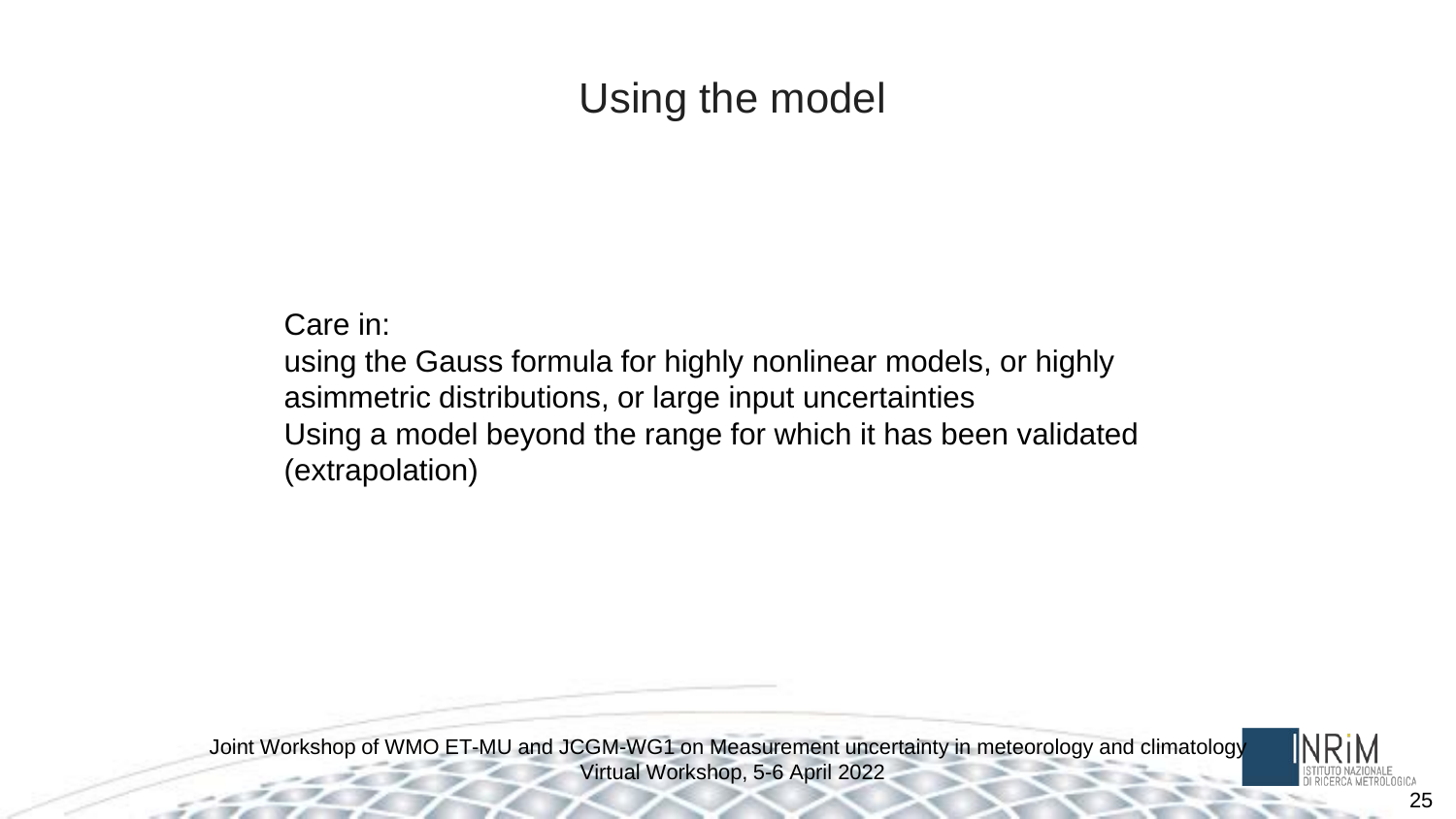### Using the model



Isotope dilution theoretical (rational) model and empirical models fitted to calibration data and used for prediction

Joint Workshop of WMO ET-MU and JCGM-WG1 on Measurement uncertainty in meteorology and climatology Virtual Workshop, 5-6 April 2022



26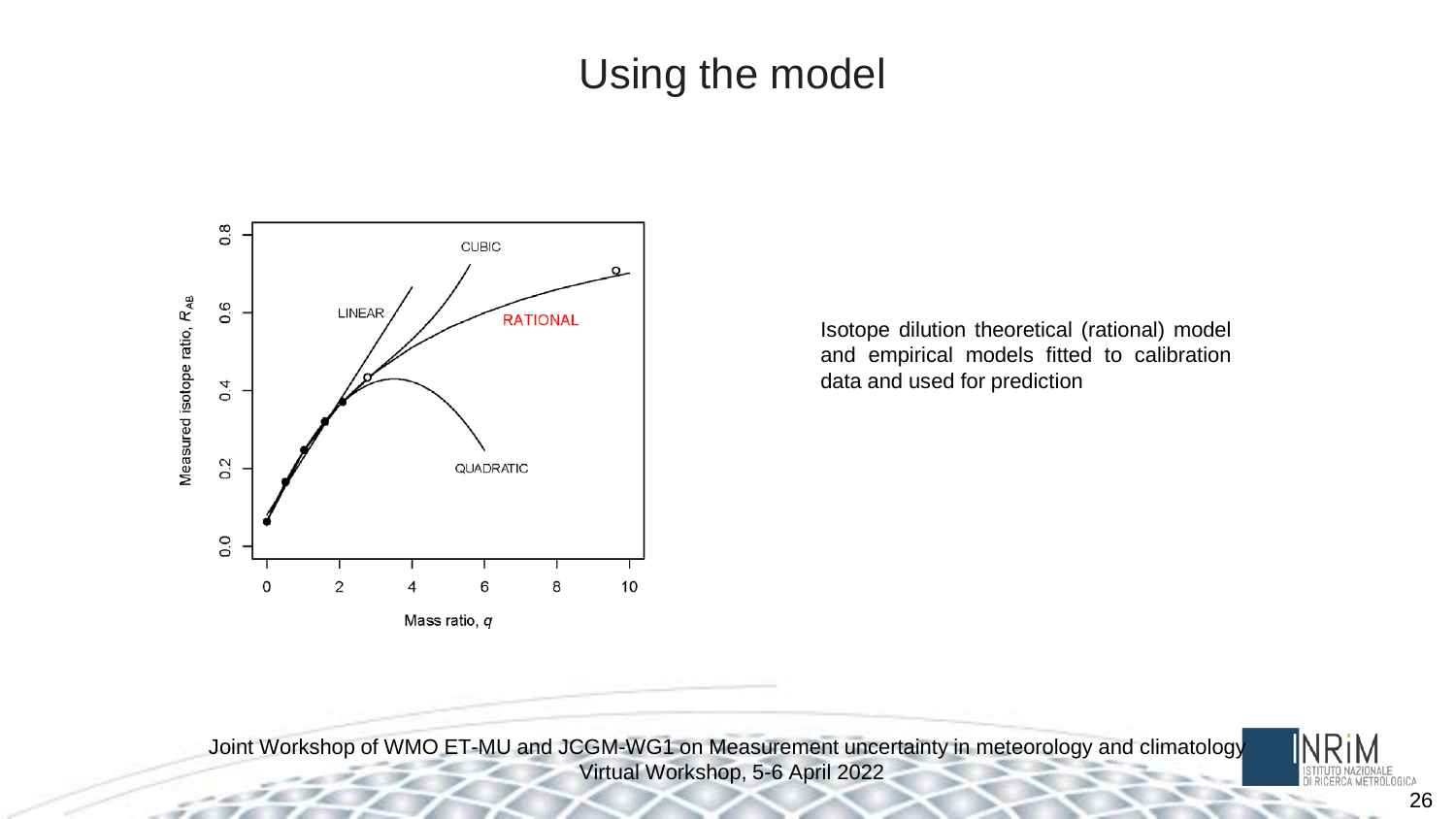### Annexes

- **Glossary**
- Dynamic measurements
- Modelling random variation
- Representing polynomials
- Cause-and-effect analysis (fishbone diagram)
- Linearising a model and checking its adequacy